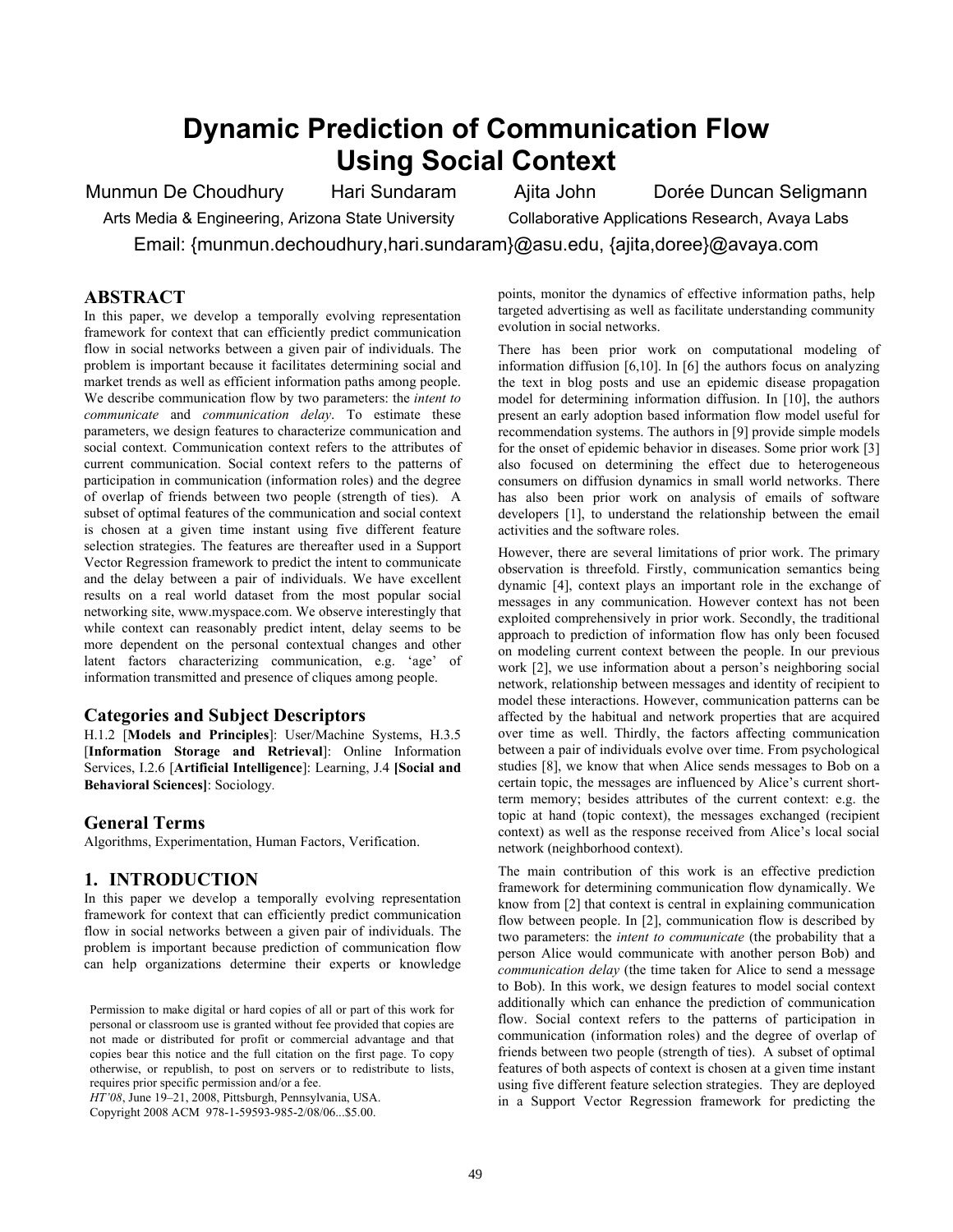intent to communicate and delay between a pair of individuals. We have excellent results on a real world dataset from the most popular social networking site, www.myspace.com. We observe that modeling social context is key to determining communication flow. We also notice qualitatively that intent is more affected due to contextual dynamics than delay. Delay seems to be more dependent on other latent factors characterizing communication, e.g. 'age' of information transmitted and presence of *cliques* among people.

The rest of the paper is organized as follows. In the next two sections, we discuss the communication and social context. In section 4 we present the prediction framework. Section 5 discusses the dataset followed by experimental results. We conclude by discussing the major contributions and directions towards future work in section 6.

## **2. COMMUNICATION CONTEXT**

In this section we briefly review communication context as proposed in [2] since it is useful when predicting communication flow. Communication context [2,10] refers to the set of attributes that affect communication between two individuals. In [2] we identify three aspects that affect communication – (a) neighborhood context, (b) topic context and (c) recipient context. For details readers are referred to [2]. In the subsequent paragraphs, we use the following running example. Assume that we have two users Alice and Bob and a group of people – Bob's contacts. Alice wants to discuss topic Λ with Bob.

*Neighborhood context* refers to the effect of the user's social network on her communication. There are two network effects of interest – backscatter and susceptibility. Backscatter refers to the fraction of the messages received by Alice from her contacts that are about a topic Λ. Susceptibility measures whether the social network that Alice interacts with is interested in the topic that she plans to communicate on. Intuitively, if a network is susceptible to communication on a certain topic, then Alice is more likely to send a message on topic Λ to her network.

*Topic context* refers to the effect of the semantics of a user's *past*  communication on the topic Λ on her future communication. We are interested in four measures  $-$  (a) message coherence (b) temporal coherence (c) topic relevance and (d) topic quantity.

Message coherence refers to consistency in message semantics and the semantic relationships of the messages with the current topic  $\Lambda$ (e.g. 'movies'). Temporal coherence is defined as the correlation of the time-stamps of the messages on a topic received by Alice. High coherence of messages in a recent past would increase Alice's intent to communicate and vice versa. Topic relevance for user Alice on a topic Λ refers to the relationship between *topics in her past communication* to the topic Λ. Topic quantity is the number of topics on which Alice has received messages in the recent past. The effect of topic quantity for a topic  $\Lambda$  on the intent to communicate for user Alice is inversely related to the number of topics *k* on which Alice has communicated.

*Recipient context* refers to effect of the recipient identity on Alice's intent to communicate. There are three measures of interest – (a) reciprocity, (b) communication correlation and  $(c)$ communication significance.

Reciprocity refers to the ratio of the messages received from the recipient to those sent to the recipient, on the intended communication topic. Communication correlation refers to the

topical alignment between a user Alice and her contact Bob with whom she wants to communicate. Communication significance refers to the fraction of past messages to the specific contact  $\nu$  on the current communication topic.

However, in [2], only the attributes that are part of current context have been considered. The communication patterns of people can also be affected by the habitual and network properties that are acquired over time; e.g. *who* is communicating with *whom* and what is the *strength* of relationship shared between them. In the following section we define these contextual factors.

## **3. SOCIAL CONTEXT**

In this section, we discuss social context. *Social context* is the set of attributes that refers to *who* is communicating with *whom* and what is the *strength* of relationship shared between them. These are the habitual and network properties acquired by a person over time. There are two features of interest that we discuss in this section: information roles and strength of ties. Communication flow between individuals is affected by the communicative behavior of each person. For example, Alice might be a person who is very active in sending messages to her contacts. In that case the probability that Alice would communicate with Bob is high. Further, suppose Alice and Bob have several friends in common, which implies they share a strong bond. The strength of the tie between Alice and Bob would also affect the probability that they would communicate.

## **3.1 Information Roles**

Information role is a contextual attribute acquired over time which impacts a person's communication behavior. We formally define three different categories of roles of people: (a) *generators*, people who generate information by themselves or from other sources (e.g. external events like the American Idol or iPhone release), (b) *mediators*, people who act as transmitters of information between people, and (c) *receptors*, people who mostly receive messages. Drawing an analogy with the hyper-linking structure of the web, we notice that the generators and the receptors act like *authorities* and *hubs* respectively in the social network. The roles presented are exhaustive but not mutually exclusive; clearly a person can play different roles, depending on the context.



**Figure 1: (a) Generators (red) (b) Mediators (green) (c) Receptors (blue). The people shown in gray can belong to any of the three roles.** 

Let us consider Alice, Bob and Charlie to be part of a social network. The roles of the three (as generators, mediators and receptors) emerge from three different communication structures shown in Figure 1. Alice is a generator characterized by several out-going communication links; Bob is a mediator with comparable number of incoming and out-going links and Charlie represents a receptor with large frequency of incoming links.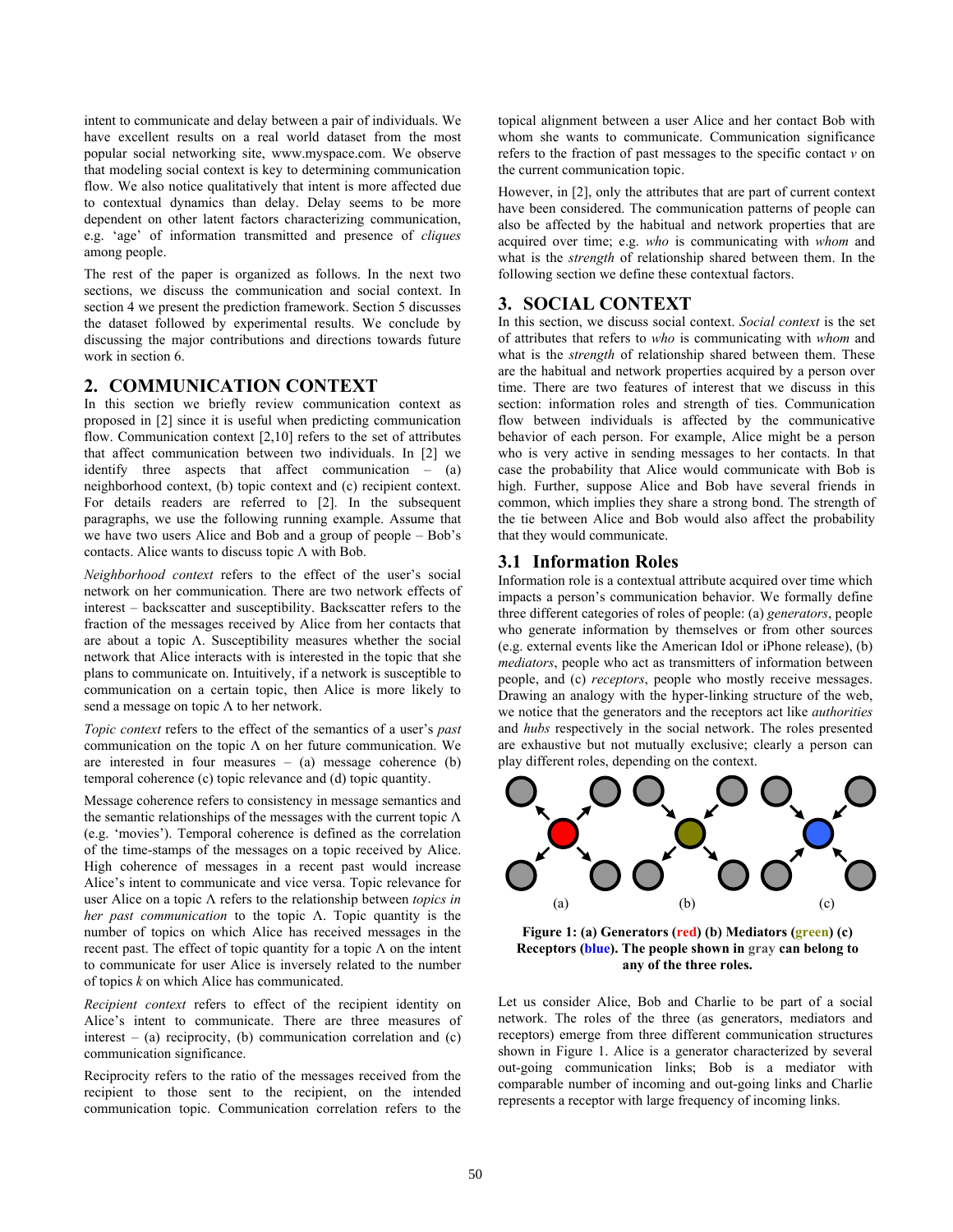We define the information role of a person to depend on the net communication activity, in which she participates. This is given by the following message frequency ratio:

$$
R(u,t_i) = \frac{\sum_{v} n_{u \to v}(t_i)}{\sum_{v} n_{v \to u}(t_i)},
$$
  $<1>$ 

where  $n_{u\rightarrow v}$  is the number of messages sent by *u* to a contact *v* at time slice  $t_i$  and  $n_{v\rightarrow u}$  is the number of messages received by *u* from a contact  $v$  at time slice  $t_i$ . In our experiments one time slice is assumed to be equivalent to one week. Now we define the following conditions to define the roles: (a) If  $R$   $(u, t_i)$  is significantly greater than 1, then the person is a generator, (b) If *R*  $(u, t_i)$  is approximately equal to 1, then the person is a mediator, and (c) If  $R(u, t_i)$  is significantly less than 1, then the person is a receptor.

Intuitively, the information roles of a pair of communicators would change over time. Hence their probability of communication would also change due to change of roles. If the duration of past communication of the two communicating people is divided into *i* time slices, we therefore need to determine their roles as well as the probability that they would communicate after *i* time slices.

We define a role transition matrix  $P^1$  over the three roles  $s_1$ ,  $s_2$ ,  $s_3$ such that  $P(s_m, s_n)$  gives the probability that a person in role  $s_m$ would communicate with another person in role  $s_n$  at the first time slice. The values of the transition matrix are determined empirically from the past communication based on frequency of messages exchanged. Now given this initial role transition matrix, our goal is to determine their probability of communication after *i* transitions (or time slices). We use the Chapman-Kolmogorov equation which defines a technique to compute *i*-step transition probabilities by multiplying the initial transition probability matrix *i*-times. This gives us the role transition matrix  $P^i$  for the two people involved in communication at time slice *i*. We can now easily determine the two roles at time slice  $i$  using eqn.  $\leq 1$  > and the probability that these two roles will communicate from **P***<sup>i</sup>* .

#### **3.2 Strong and Weak Ties**

It is well known from prior work [7] that the nature of relationship between two people affects communication. This argument is based on evidences in [7] which suggest that the pattern of relationships between actors (people) reveals the likelihood that individuals will be exposed to particular kinds of information. We categorize the relationships between two people using the strength of shared ties: strong ties and weak ties, similar to [5]. The strength of a tie is proportional to the number of common friends between two persons. The work in [5] emphasizes the real world observation of evidence of strong friendship (or bond) between two persons when there is frequent communication between them. To take an example, suppose Alice and Bob are friends and Alice and Charlie are also friends. The work in [5] considers the induction of a 'psychological strain' for the two pairs. This is because both Bob and Charlie attempt to make their communication congruent with their common friend Alice. This depicts the introduction of a positive tie between Bob and Charlie.

Therefore, we consider the strength of a tie between two people to be dependent on the overlap of their friends' circles. For example, as in the above example, if Alice and Bob have ten common

friends then they share a strong tie, while if Alice and Charlie have two common friends, then the share a weak tie. Prior work on the strong and weak ties [5] reveals two claims as follows.

The first claim is that the exchange of *new information* (an external event like London bombings) is higher along weak ties. This is explained by the intuition that the new information can traverse greater social distance along weak ties. Suppose Alice sends a message on a recent movie review to her friends, and those friends send messages to their friends. Many of these people would form a small clique, sharing strong ties. As a result the information traveling through such ties will likely be limited to a small clique of friends. On the other hand, if the new information is transmitted across weak ties, the less overlap of friends is likely to make the new information reach other cliques.

The second claim is that strong ties are better for transmission of *existing information* which is often characterized by execution of an action in the external world (e.g. referral for a job position). This claim works on the ground that weak ties work well when there is a lot of friction among the people (since they stay manageable and provide a fresh perspective). As this friction gets reduced in a social network with hundreds of contacts, weak ties become overwhelming and people ignore the information to cope with information overload. In this case strong ties are more reliable means of transmission.

We therefore observe that the probability of information across strong or weak ties depends upon latent factors, e.g. the 'age' of the information. Determining the age of information in an online social network like MySpace is a challenging problem. Instead in this work, we *learn* the impact of strength of ties on communication by defining the overlap in the friends' circles of the two people. Strength of tie is a symmetric measure, given by,

$$
\psi(u,v,t_i) = \bigl(L(u,t_i) \cap L(v,t_i)\bigr) / \bigl(L(u,t_i) \cup L(v,t_i)\bigr), \quad \text{if } t \geq 1.
$$

where  $L(u, t_i)$  and  $L(v, t_i)$  are respectively the friend lists (vector of contact names/ids) of *u* and *v* at time *ti*.

In the following section, we introduce a Support Vector regression framework for predicting communication flow which uses the features of communication context discussed so far.

#### **4. PREDICTION**

Having modeled the features, we now discuss the prediction framework for determining the intent and the delay in communication. The intent to communicate and delay can be modeled as a regression problem [2] where the relationships between the different model parameters can be learnt over time and for specific individuals. Our regression model for predicting the intent and delay is based on a Support Vector Regression based unsupervised learning as in [2]. The details of the algorithm are provided in [2].

However, in order to model dynamic context, it is very important to eliminate some features. This is because some features despite capturing the current communication context, worsen the process of learning sometimes by enormously increasing the learning time of the relationship between contextual features. Therefore context is modeled dynamically in our problem by performing feature selection at the beginning of each time slice. We analyze our prediction performance against several popular static and dynamic feature selection techniques: Correlation coefficient, Mutual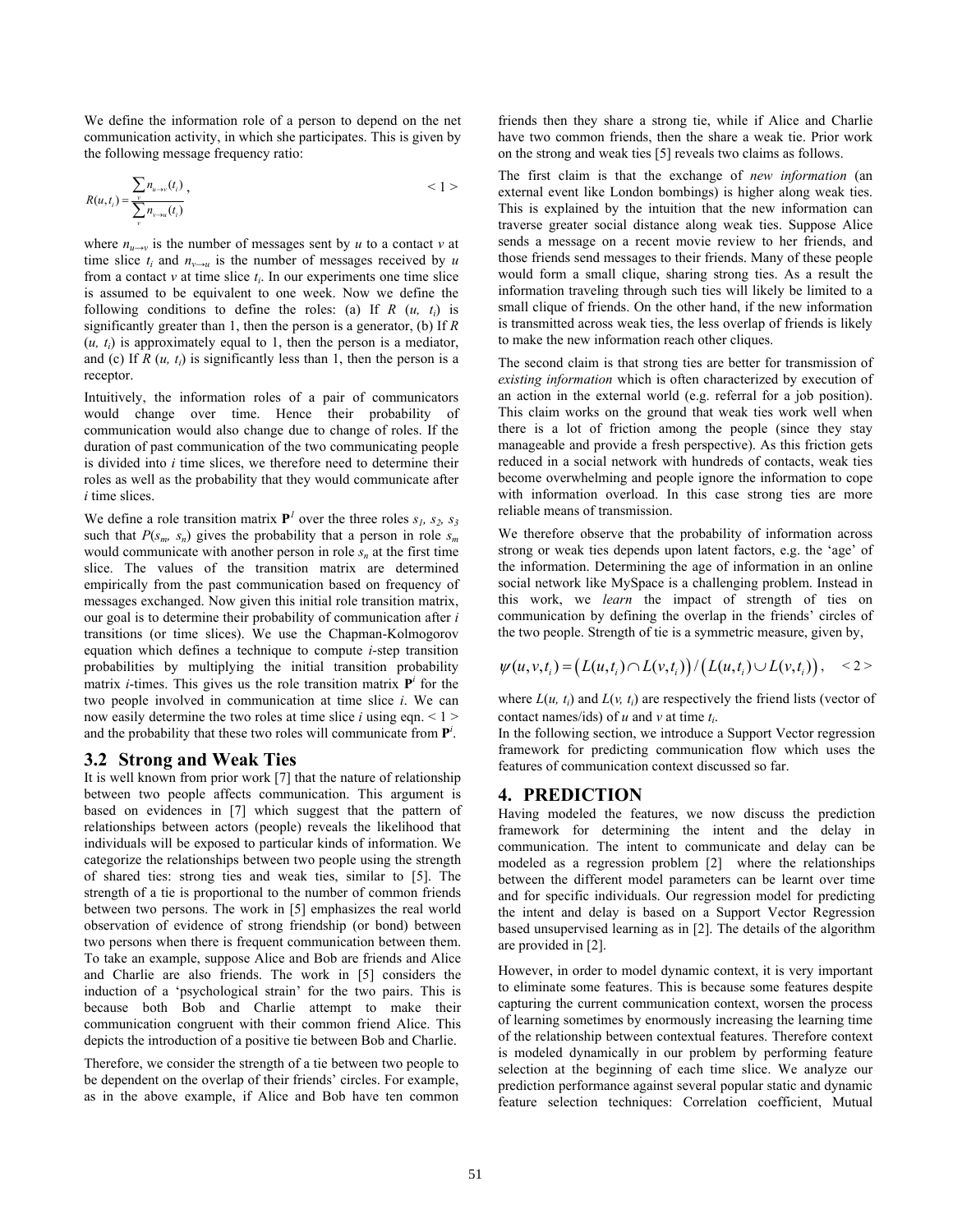information, Decision trees, Principal Component Analysis and *k*NN based estimation.

#### **5. EXPERIMENTAL RESULTS**

In this section, we discuss the experimental results of prediction. The dataset used for our experiments is similar to [2] and comprises approximately 20,000 users from MySpace who have exchanged about 1,425,010 messages in the time snapshot from September 2005 to April 2007. Topics of communication were detected using WordNet as in [2]. Now we discuss the experiments.



**Error in Prediction of Intent**

**Figure 2(a): Comparison of error in intent prediction against baseline method. (b) Comparison of error in delay prediction against baseline method. The plots show variation in error across time averaged over eight contacts of a user Charlie over forty weeks.** 

**Choosing Optimal** *k* **features:** In this section we describe the experiments performed to find the optimal features (*k*) that need to be chosen for prediction of the intent to communicate and the delay. We construct 11 different training sets using 1, 2, 3, …, 11 features. The training set spans over a period of 70 weeks (averaged over four different topics A ('person, someone'), B ('entity, abstraction'), C ('event, happening') and D ('party, gathering')). For each of the 11 training sets, we determine the mean errors  $E_1$ ,  $E_2$ ,  $E_3$ , ...,  $E_{11}$  in prediction (using the corresponding 1, 2, 3, …, 11 features) over the next 10 weeks. The mean minimum error  $(\sim 10-15\%)$  in prediction of intent and delay is found to occur for a set of five features.

However, since context is dynamic these five features would vary over time. Moreover, the *k* (five) optimal features chosen by each strategy will be different. We therefore identify the optimal five

features that were selected at each week (during testing phase) by each of the five feature selection strategies. We thereafter follow a voting strategy to pick the optimal  $k = 5$  features over all five strategies. We observe that certain features, e.g. susceptibility, backscatter, information role and strength of tie are selected by the five strategies in most time slices. This implies the importance of these features in the prediction process.

**Analytical Comparison with Baseline Method:** In this section, we present some results of prediction of the intent to communicate and delay against a baseline approach. The baseline approach follows the static prediction framework of [2] where all features of communication context are used at each time slice for prediction. The experiments are shown in Figure 2 over a period of forty weeks and averaged over eight different contacts of a person Charlie and the four topics A-D. We observe significant improvements in prediction accuracy over [2]. The mean error in prediction of intent (with respect to actual communication) is  $\sim$ 12 % and for delay is  $\sim$ 13% using our approach; whereas it is  $\sim$ 19% for intent and  $\sim$ 18% for delay using the baseline method.

**Radar Plot of Predicted Intent**



#### **Figure 3: Dynamics of predicted intent (for four different topics A-D) across time and contacts for Charlie. The concentric axes are the ten weeks; each axis contains the normalized intent values between 0 and 1. Time is increasing in the clockwise direction.**

**Analysis of Predicted Intent:** In this section we present some qualitative results of the predicted intent to communicate for a person Charlie and his social network comprising eight contacts. The experiments are shown over the first ten weeks of testing in Figure 3. The intent is noticed to be consistent over time for certain pairs, e.g. Charlie-Jennifer and Charlie-David. Ground truth reveals that Charlie, Jennifer and David show consistency of information roles over time. The communication behavior is also affected by their 'habits', e.g. responding with high probability to messages involving movies. However, for certain other pairs, Charlie-Susan and Charlie-Anna the intent values are observed to be volatile across time. Actual communication reveals that (a) Susan and Anna's information roles depict temporal variability, and (b) bulk of the communication is about Topic D ('party, gathering') which showed temporal volatility in its occurrence pattern.